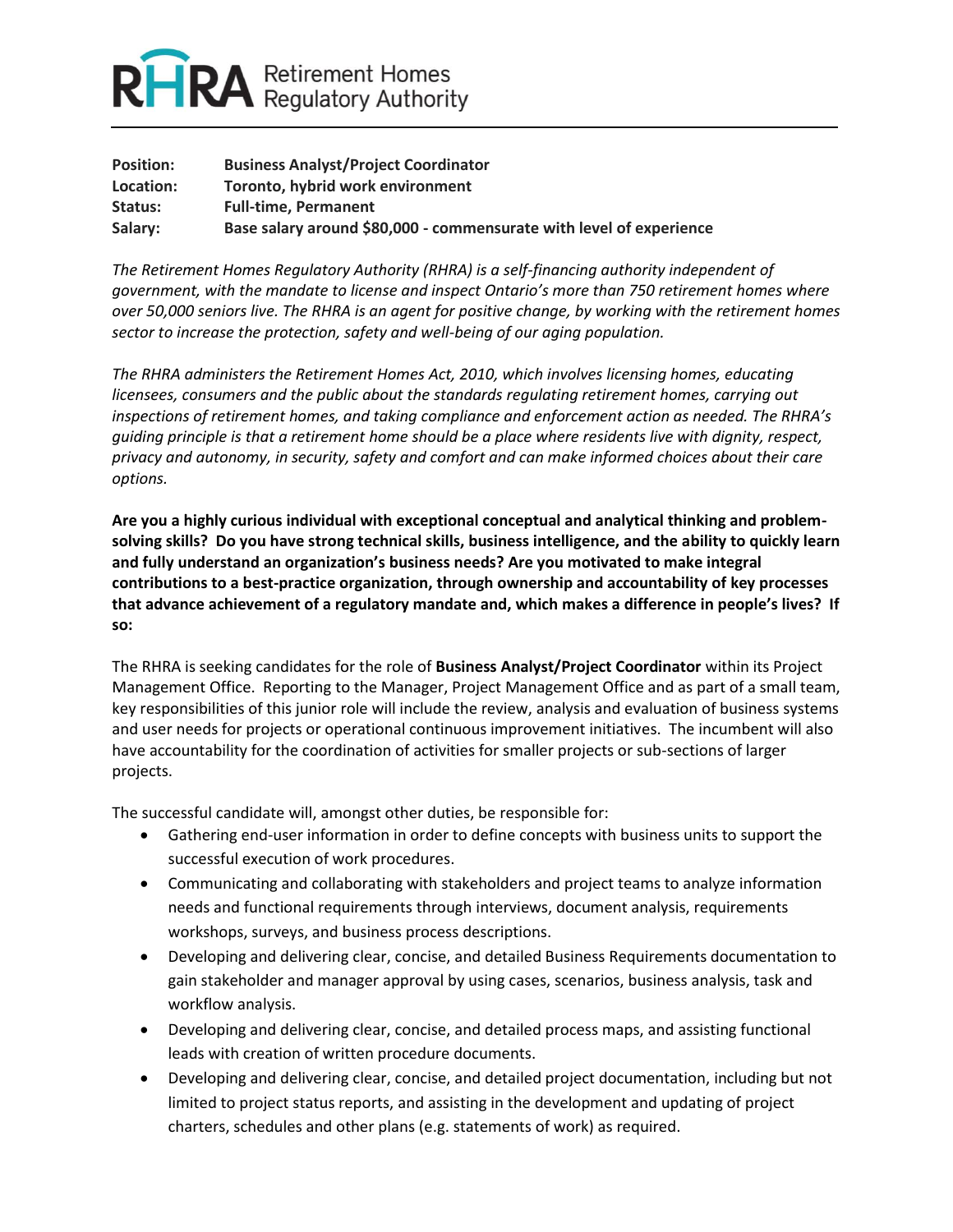- Developing stakeholder engagement plans, reporting templates and tools to support the stakeholder communications process.
- Managing assigned project activities to meet the timelines, budget, and stakeholder requirements/quality set out in the approved project charter.
- For assigned projects, coordinating all project activities, actively monitoring activities against the planned schedule, budget, and business objectives, ensuring that appropriate review / approval of project deliverables is defined and executed for each project, creating regular status reports, convening and facilitating regular meetings with the project team members, creating and managing the project issues tracker, and immediately escalating concerns to the Manager, PMO or delegate.
- Qualifying, prioritizing, and providing business analysis on key issues and opportunities for business process changes in support of established program initiatives. Analyzing the effectiveness and efficiency of current business processes, and developing strategies for enhancement and/or improvement. Assessing current state business processes, performing gap analyses and developing/enhancing business process maps and related methodologies by modeling (documenting) the current 'as-is' and the future 'to-be' business processes and models.
- Supporting change by providing advice on process development and re-engineering strategies.
- Assist in change management planning and execution including but not limited to creating testing plans and activities, creating and reviewing training material, providing plan feedback, etc…
- Critically evaluating information gathered from multiple sources, reconciling conflicts, breaking down high-level information into details, synthesizing detailed information to general concepts, and distinguishing user requests from underlying needs.
- Providing hands-on support at all levels to ensure successful implementation of change initiatives.
- Assisting with report and presentation preparation, as needed.
- Gathering and summarizing PMO metrics on a regular basis.

## **Minimum Qualifications:**

- Post-secondary education in Business Administration, Statistics, Engineering, Informatics, or other relevant discipline.
- 3 to 5 years of practical experience in quantitative analysis coupled with previous project experience as a team member.
- Experience in a Regulatory Environment an asset as is experience in the health care or retirement sector.
- Familiarity with PMI (PMBOK) or similar project management practices would be considered an asset, as is project management experience.
- Ability to write clear, informative technical reports and professional documents.
- Knowledge of process improvement methodologies (e.g. Six Sigma, Lean).